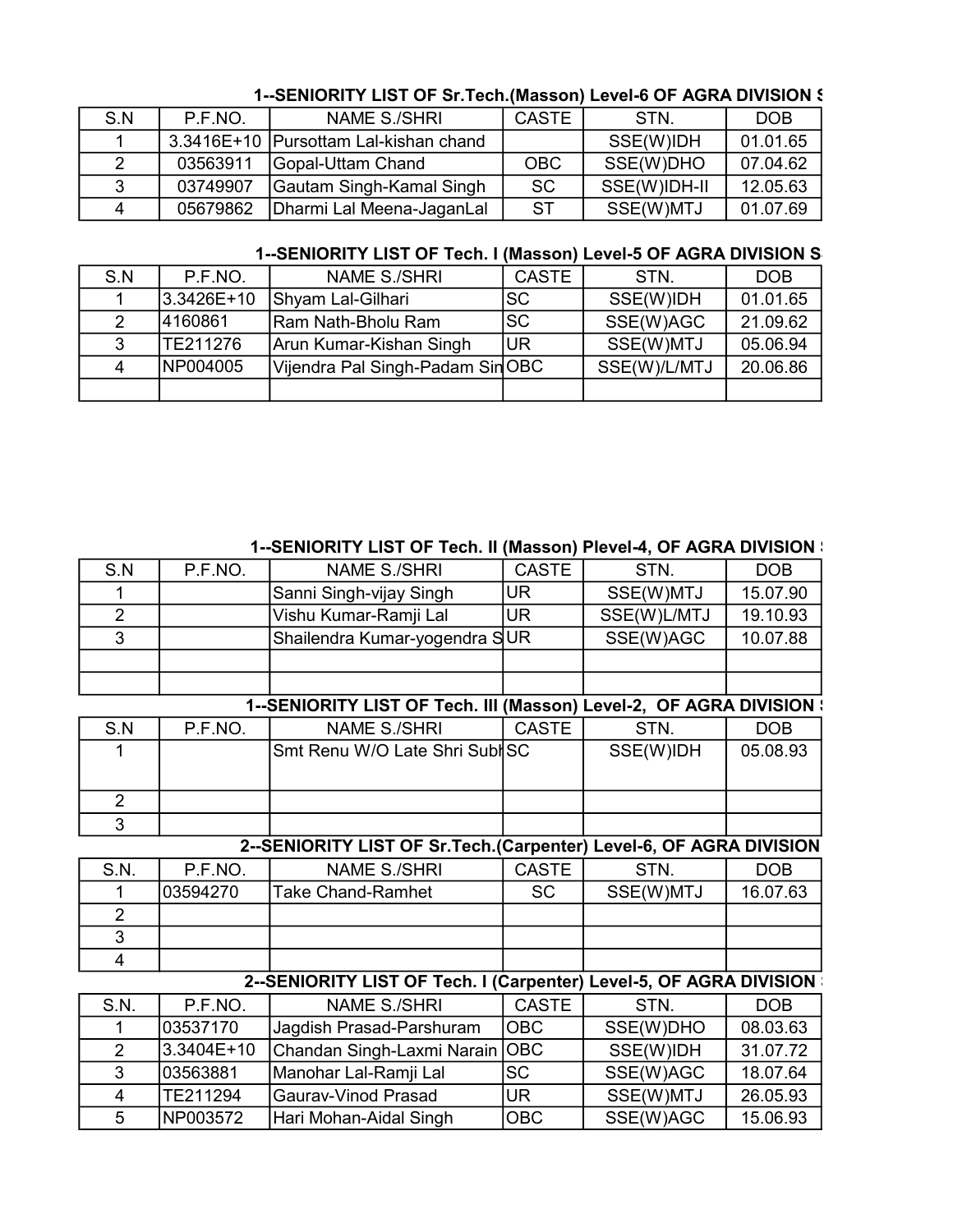| 6    |          |                                                                                           |              |                 |     |
|------|----------|-------------------------------------------------------------------------------------------|--------------|-----------------|-----|
|      |          |                                                                                           |              |                 |     |
|      |          |                                                                                           |              |                 |     |
|      |          |                                                                                           |              |                 |     |
|      |          | 2--SENIORITY LIST OF Tech. II (Carpenter) Level-4, OF AGRA DIVISION                       |              |                 |     |
| S.N. | P.F.NO.  | <b>NAME S./SHRI</b>                                                                       | <b>CASTE</b> | STN.            | DOB |
|      | 29808594 | Rukamkesh Meena-Prabhu<br>Dayal Meena<br>Ex Medical Decatirised Sr.ALP L-4<br>$(GP-2400)$ | IST          | SSE(W)Line/ MTJ |     |

#### 2--SENIORITY LIST OF Tech. III (Carpenter) Level-2, OF AGRA DIVISION

| S.N.          | P.F.NO. | <b>NAME S./SHRI</b>                 | <b>CASTE</b> | STN.       | <b>DOB</b>  |
|---------------|---------|-------------------------------------|--------------|------------|-------------|
|               |         | Adity Prakash Tiwari- Manoj Prak UR |              | SSE(W) AGC | 26.02.95    |
| $\mathcal{P}$ |         | Ghanshyam Meena-Sri Ram MeeST       |              | SSE(W) AGC | 15.12.84    |
| 3             |         | lNabin Kumar Jani                   | .ST          | SSE(W) AGC | 102.04.2000 |
|               |         |                                     |              |            |             |

### 3--SENIORITY LIST OF Sr.Tech.(Painter) Level-6, OF AGRA DIVISION

| S.N. | P.F.NO.     | <b>NAME S./SHRI</b>       | <b>CASTE</b> | STN.      | <b>DOB</b> |
|------|-------------|---------------------------|--------------|-----------|------------|
|      | 334NP001621 | CHANDRA SINGH-RAM BHROSHI | UR           | SSE/W/MTJ | 15.03.83   |
|      |             | Ex Sr. Tech.C&W MTJ       |              |           |            |
|      |             |                           |              |           |            |
| 2    |             | Chetan Singh-Fateh Singh  | <b>SC</b>    | SSE(PW)AA | 15.02.67   |
|      | 03522441    |                           |              |           |            |
| 3    | 03594051    | Yaseen-Allahnoor          | UR.          | SSE(W)AGC | 01.01.63   |
|      |             |                           |              |           |            |
|      |             |                           |              |           |            |

# 3--SENIORITY LIST OF Tech. I (Painter) Level-5, OF AGRA DIVISION

| S.N. | P.F.NO.   | <b>NAME S./SHRI</b>     | <b>CASTE</b> | STN.       | <b>DOB</b> |
|------|-----------|-------------------------|--------------|------------|------------|
|      | 3.343E+10 | Mal Khan Singh-Babu Lal |              | SSE(W)IDH  | 15.07.65   |
|      | 03579517  | Munna Singh-Kashi Ram   |              | SSE(W)AGC  | 01.08.62   |
| 3    | 3648527   | Hira Lal-Roshan Lal     | <b>SC</b>    | SSE(PW)IDH | 01.11.62   |
|      |           |                         |              |            |            |
| 5    |           |                         |              |            |            |
| 6    |           |                         |              |            |            |
|      |           |                         |              |            |            |

### 3--SENIORITY LIST OF Tech. II (Painter) Level-4, OF AGRA DIVISION

| S.N. | P.F.NO. | <b>NAME S./SHRI</b> | <b>CASTE</b> | STN. | DOB |
|------|---------|---------------------|--------------|------|-----|
|      |         |                     |              |      |     |
|      |         |                     |              |      |     |
|      |         |                     |              |      |     |

#### 3--SENIORITY LIST OF Tech. III (Painter) Level-2, OF AGRA DIVISION

| --<br>N<br>N<br>Nŀ<br>w<br>- A L<br>.<br>-<br>$-1$ . $-1$ . $-1$ |  |  |  |
|------------------------------------------------------------------|--|--|--|
|                                                                  |  |  |  |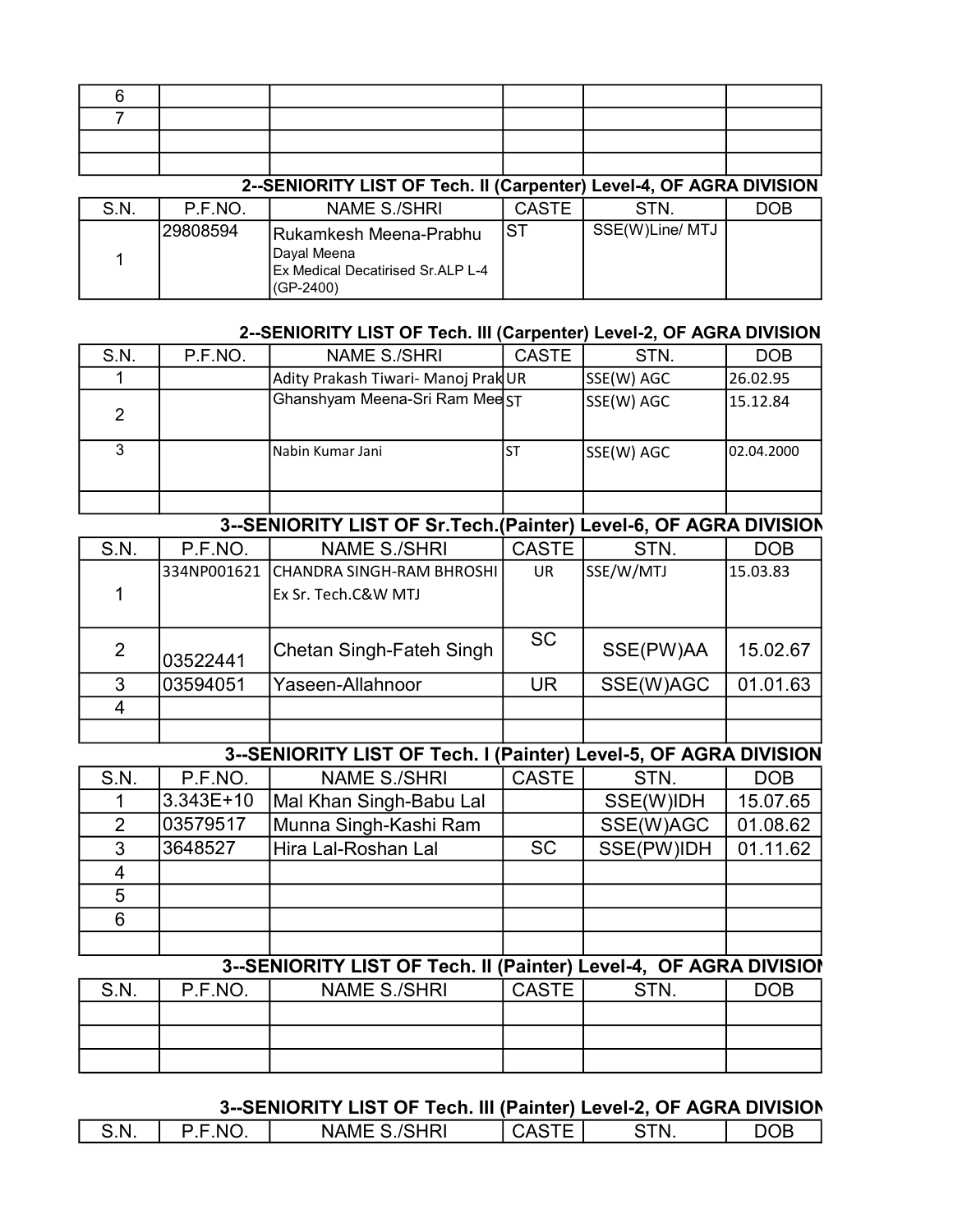| 133403249372 | Suneel Kumar Rawat-Late shri<br>Virendra<br>IKu.Rawat Ex.PMA Yamuna<br><b>Bridge</b> | UR | SSE(W)DHO | 115.01.72 |
|--------------|--------------------------------------------------------------------------------------|----|-----------|-----------|
|              |                                                                                      |    |           |           |

### 4--SENIORITY LIST OF Sr.Tech.(B/Smith) Level-6, OF AGRA DIVISION \$

| S.N. | P.F.NO. | <b>NAME S./SHRI</b>              | <b>CASTE</b> | STN.        | <b>DOB</b> |
|------|---------|----------------------------------|--------------|-------------|------------|
|      | 3578493 | lSatish Kumar-Tulsi Ram          |              | SSE(W) MTJ  | 16.11.61   |
| 2    | 3596905 | Mantoli Ram-Adisal Meena         | <b>ST</b>    | SSE(PW)BINR | 30.07.61   |
| 3    |         | 3.3404E+10 Ajmeri - Jumma Roshan |              | SSE(W)MTJ/L | 02.03.70   |
|      |         |                                  |              |             |            |
| 5    |         |                                  |              |             |            |
| 6    |         |                                  |              |             |            |
|      |         |                                  |              |             |            |
| 8    |         |                                  |              |             |            |

# 4--SENIORITY LIST OF Tech. I (Black Smith) Level-5, OF AGRA DIVISION

| S.N. | P.F.NO.  | <b>NAME S./SHRI</b> | <b>CASTE</b> | STN.         | DOB      |
|------|----------|---------------------|--------------|--------------|----------|
|      | 03725200 | Asha Ram- Garibe    |              | SSE(PW)AGC/s | 19.12.64 |
|      |          |                     |              |              |          |

| 4--SENIORITY LIST OF Tech. II (Black Smith) Level-4, OF AGRA DIVISIO! |          |                              |              |               |            |  |
|-----------------------------------------------------------------------|----------|------------------------------|--------------|---------------|------------|--|
| S.N.                                                                  | P.F.NO.  | <b>NAME S./SHRI</b>          | <b>CASTE</b> | STN.          | <b>DOB</b> |  |
|                                                                       | 03594312 | Rahmat Khan-Gaus Mohd Khan   |              | SSE(PW)MTJ/S  | 26.10.62   |  |
| 2                                                                     | NP002191 | Jawala Prasad Verma-Rodhm SC |              | SSE(PW)AH     | 12.05.76   |  |
| 3                                                                     | NP000248 | Shiv Lal Gurjar-Ramkaran     | OBC          | SSE(PW)BKI    | 10.07.85   |  |
|                                                                       |          |                              |              |               |            |  |
|                                                                       |          |                              |              |               |            |  |
| 4--SENIORITY LIST OF Tech. III (B/Smith) Level-2, OF AGRA DIVISION :  |          |                              |              |               |            |  |
| S.N.                                                                  | P.F.NO.  | <b>NAME S./SHRI</b>          | <b>CASTE</b> | STN.          | <b>DOB</b> |  |
|                                                                       | NP005645 | Mahendra-chhota              | <b>SC</b>    | SSE(PW)DHO-NG | 29.12.76   |  |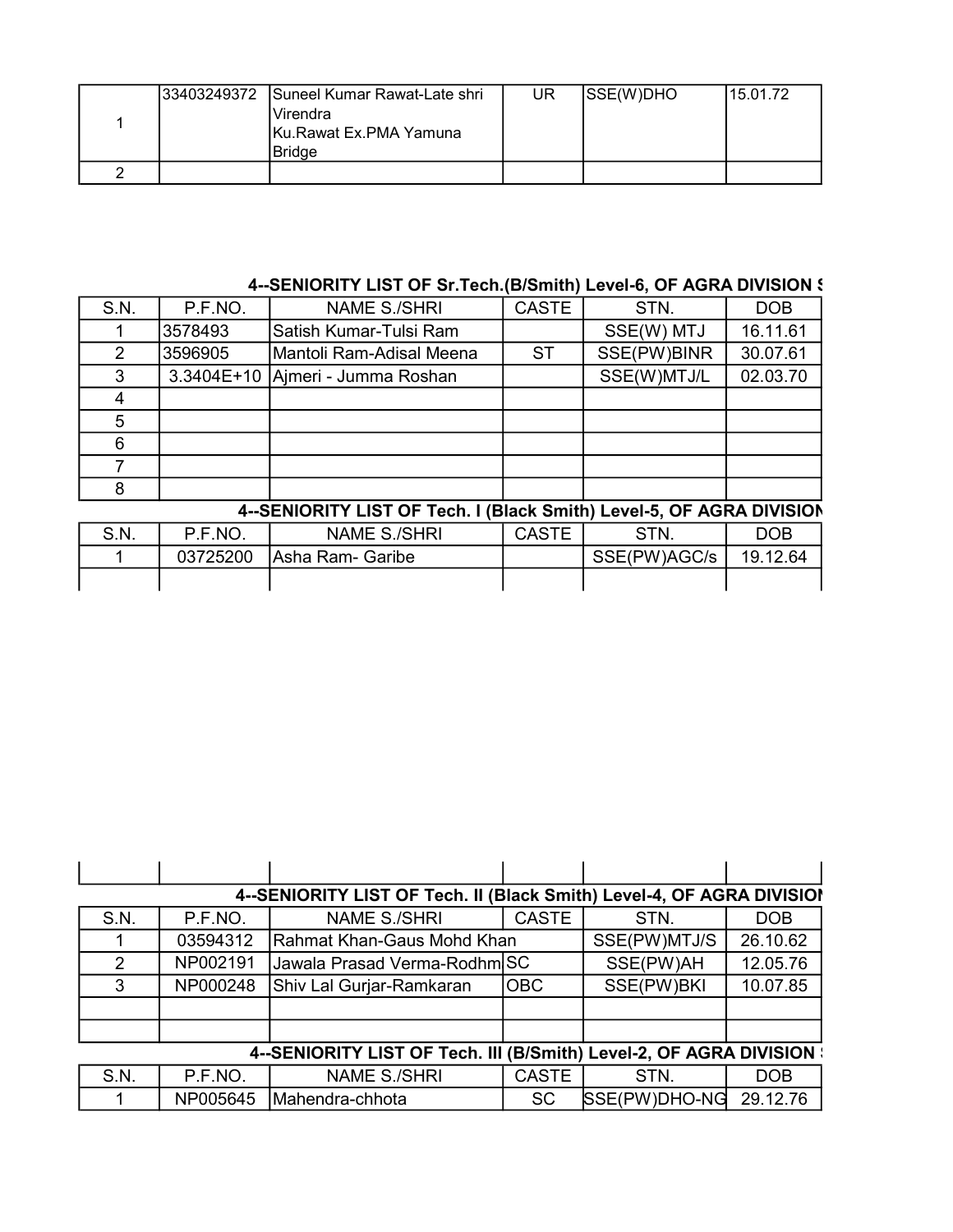| 2                                                                     |          | Mohar Singh Mahawar-<br>Gyarsya                              | <b>SC</b>    | SSE(PW)IDH   | 08.07.79   |  |
|-----------------------------------------------------------------------|----------|--------------------------------------------------------------|--------------|--------------|------------|--|
|                                                                       |          |                                                              |              |              |            |  |
|                                                                       |          | 5--SENIORITY LIST OF Hammer Man, Level-2 OF AGRA DIVISION SS |              |              |            |  |
| S.N.                                                                  | P.F.NO.  | <b>NAME S./SHRI</b>                                          | <b>CASTE</b> | STN.         | <b>DOB</b> |  |
|                                                                       |          | Ram Vilas-Mool Chand                                         | <b>SC</b>    | SSE(PW)AA    | 07.07.93   |  |
|                                                                       |          |                                                              |              |              |            |  |
| 6--SENIORITY LIST OF Sr. Tech. (PipeFitter) Level-6, OF AGRA DIVISION |          |                                                              |              |              |            |  |
| S.N                                                                   | P.F.NO.  | <b>NAME S./SHRI</b>                                          | <b>CASTE</b> | STN.         | <b>DOB</b> |  |
|                                                                       | NP000379 | Manoj Ku.Mishra-Mahesh Cha                                   | <b>UR</b>    | SSE(W)IDH/II | 05.07.80   |  |
| 2                                                                     | NP002137 | Rakesh Kumar-Ram Bahadur                                     | <b>SC</b>    | SSE(W)AGC    | 20.08.87   |  |
| 3                                                                     | NP005204 | Madan Lal-Ghasi Ram                                          | <b>SC</b>    | SSE(W)AGC    | 24.04.90   |  |
| 4                                                                     | NP004658 | Kamlesh Kumar Singh-Avadh<br>Bihari Singh                    | UR.          | SSE(W)AGC    | 10.12.85   |  |
|                                                                       |          |                                                              |              |              |            |  |

### 6--SENIORITY LIST OF Tech. I (PipeFitter) Level-5, OF AGRA DIVISION

| S.N | P.F.NO.        | NAME S./SHRI                   | <b>CASTE</b> | <b>STN</b> | DOB      |
|-----|----------------|--------------------------------|--------------|------------|----------|
|     | 103505352      | Ramji Lal-Shobha Ram           |              | SSE(W)AGC  | 07.02.63 |
|     | $ 3.3404E+10 $ | <u>IAshok Kumar -Ramji Lal</u> |              | SSE(W) IDH | 05.07.72 |

#### 6--SENIORITY LIST OF Tech. II (PipeFitter) Level-4, OF AGRA DIVISION

| S.N | P.F.NO. | <b>NAME S./SHRI</b> | <b>CASTE</b> | STN. | DOB |
|-----|---------|---------------------|--------------|------|-----|
|     |         |                     |              |      |     |
|     |         |                     |              |      |     |

### 6--SENIORITY LIST OF Tech. III (PipeFitter)Level-2, OF AGRA DIVISION

| S.N. | P.F.NO.     | <b>NAME S./SHRI</b>                     | <b>CASTE</b> | STN.        | <b>DOB</b> |
|------|-------------|-----------------------------------------|--------------|-------------|------------|
|      | 334TE211291 | Vikas Saraswat-Hari Kishan<br>iSaraswat | <b>UR</b>    | SSE(W) IDH  | 21.07.85   |
| 2    | NP004825    | HARI MOHAN-DWARKA PD.                   | <b>OBC</b>   | SSE/W/L/MTJ | 28.10.92   |
| 3    |             | Sunil kumar-ILAM Singh                  | <b>SC</b>    | SSE(W)MTJ   | 05.07.88   |
| 4    |             | Pushpendra Gola-Dalchand                | <b>OBC</b>   | SSE(W)MTJ   | 05.04.99   |
| 5    |             | Pramod Yadav-Raj Kumar                  | <b>OBC</b>   | SSE(W)IDH   | 12.10.94   |

### 7--SENIORITY LIST OF Sr.Tech. (Pump Op.)Level-6, OF AGRA DIVISION

| S.N | P.F.NO.    | <b>NAME S./SHRI</b>         | <b>CASTE</b> | STN.        | <b>DOB</b> |
|-----|------------|-----------------------------|--------------|-------------|------------|
|     | 3.3404E+10 | Lakhan Singh- Ram Pat       | -ST          | SSE(W)IDH-I | 20.10.70   |
|     | 03578343   | Rajendra Prasad-Shiv Charan | <b>UR</b>    | SSE(W)AGC   | 01.9.63    |
| 3   | 3.3404E+10 | Abdul Rahaman-KALE KHAN     | <b>UR</b>    | SSE(W)BAD/L | 21.7.65    |
| 4   | 03597337   | Khem Chand-Bhupan           | <b>SC</b>    | SSE(W)AGC   | 03.06.62   |
| 5   | 003581689  | Suresh Kumar- tej Singh     | <b>UR</b>    | SSE(W)AGC   | 01.01.66   |
| 6   |            |                             |              |             |            |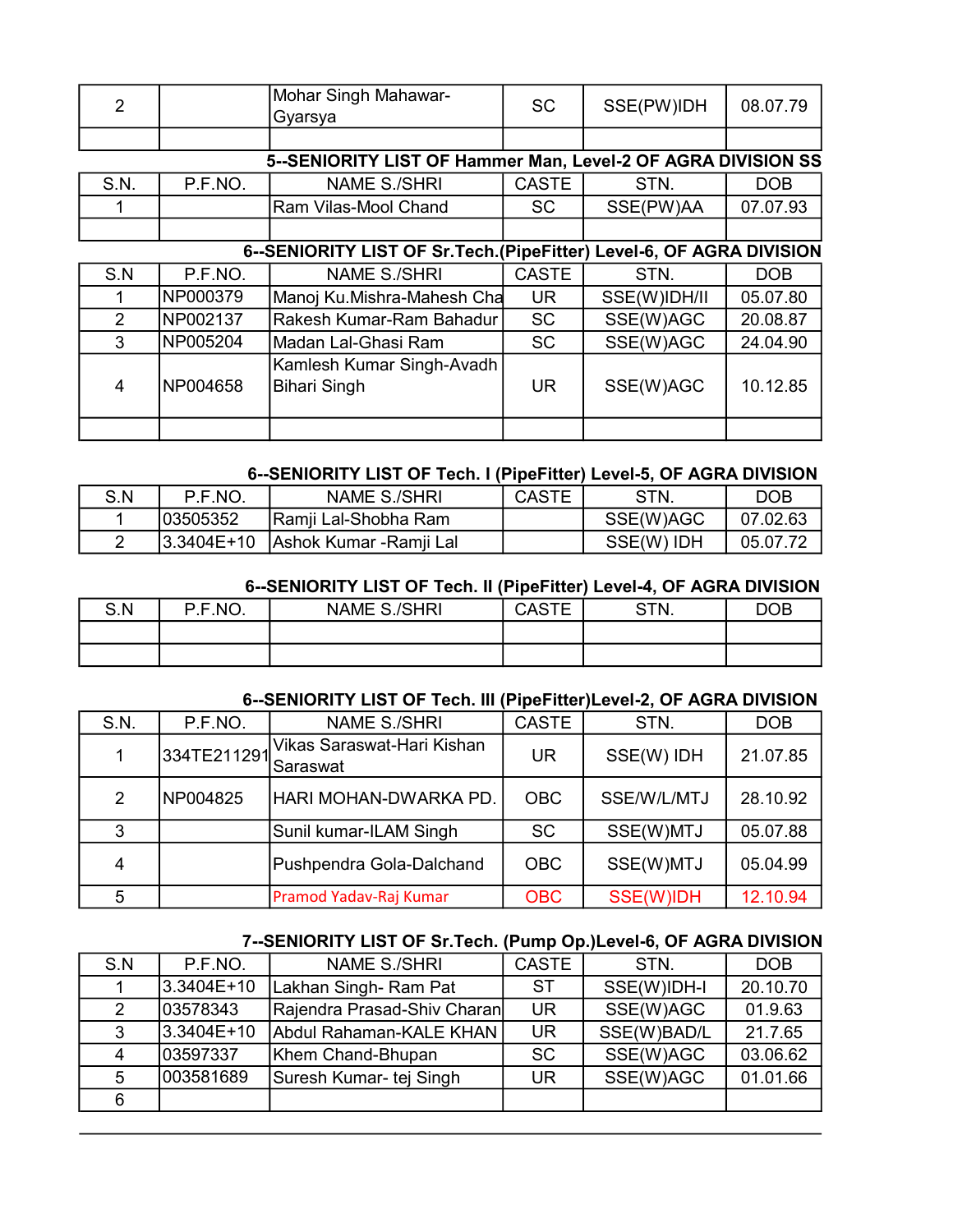| 7--SENIORITY LIST OF Tech. I (Pump Op.) Level-5, OF AGRA DIVISION |            |                                                                     |              |              |            |
|-------------------------------------------------------------------|------------|---------------------------------------------------------------------|--------------|--------------|------------|
| S.N                                                               | P.F.NO.    | <b>NAME S./SHRI</b>                                                 | <b>CASTE</b> | STN.         | <b>DOB</b> |
| 1                                                                 | 3.3404E+10 | Hardam Singh-SurajMal                                               |              | SSE(W)MTJ/L  | 20.07.65   |
| $\overline{2}$                                                    | NP003596   | Sachin Yadav-Umesh Chand                                            | <b>OBC</b>   | SSE(W)AGC    | 09.07.91   |
|                                                                   |            | Yadav                                                               |              |              |            |
| $\mathfrak{S}$                                                    | NP004780   | Rakesh Kumar Meena-Gopi                                             | <b>ST</b>    | SSE(W)MTJ    | 05.01.91   |
|                                                                   |            | Ram Meena                                                           |              |              |            |
|                                                                   | 03594324   | Arun kumar-Baijnath.                                                |              | SSE(W)MTJ/L  | 22.06.65   |
| $\overline{4}$                                                    |            |                                                                     |              |              |            |
| 5                                                                 | NP000349   | Sunil Kumar-Radhey Shyam.                                           |              | SSE(W) MTJ   | 17.08.82   |
| $6\phantom{1}$                                                    | NP004900   | Yogesh Yadav-Rajveer Singh                                          | <b>OBC</b>   | SSE(W)AGC    | 10.01.94   |
|                                                                   | 01698399   | Rameswar-Bhoma Ram                                                  | <b>OBC</b>   | SSE(W)AGC    | 17.05.62   |
| $\overline{7}$                                                    |            |                                                                     |              |              |            |
| 8                                                                 |            |                                                                     |              |              |            |
| $\overline{9}$                                                    |            |                                                                     |              |              |            |
| 10                                                                |            |                                                                     |              |              |            |
| 11                                                                |            |                                                                     |              |              |            |
|                                                                   |            | 7--SENIORITY LIST OF Tech. II (Pump Op.) Level-4, OF AGRA DIVISION  |              |              |            |
| S.N.                                                              | P.F.NO.    | <b>NAME S./SHRI</b>                                                 | <b>CASTE</b> | STN.         | <b>DOB</b> |
| 1                                                                 |            | Shiv Singh-Banshi Ex.T/M-2,DHO                                      |              | SSE(W)AGC    |            |
| $\overline{2}$                                                    |            | Kamlesh Kumar Meena-Hem (ST                                         |              | SSE(W)AGC    | 25.01.86   |
| 3                                                                 |            | Prem Kant-Jaivir Singh Ex.T/M-3 AA                                  |              | SSE(W)AGC    | 15.08.65   |
|                                                                   |            |                                                                     |              |              |            |
|                                                                   |            | 7--SENIORITY LIST OF Tech. III (Pump Op.) Level-2, OF AGRA DIVISION |              |              |            |
| S.N.                                                              | P.F.NO.    | <b>NAME S./SHRI</b>                                                 | <b>CASTE</b> | STN.         | <b>DOB</b> |
| $\mathbf 1$                                                       |            | Taukeer Khan-Vajeer                                                 | <b>OBC</b>   | SSE(W)AGC    | 12.02.2K   |
|                                                                   |            |                                                                     |              |              |            |
| $\overline{2}$                                                    |            |                                                                     |              |              |            |
|                                                                   |            | 8--SENIORITY LIST OF Sr. Tech. (Welder) Level-6, OF AGRA DIVISION S |              |              |            |
| S.N                                                               | P.F.NO.    | <b>NAME S./SHRI</b>                                                 | CASTE        | STN.         | <b>DOB</b> |
| 1                                                                 | 03098850   | Prit Pal Singh-Thakur Singh                                         |              | SSE(PW)MTJ/S | 20.04.70   |
| $\overline{2}$                                                    | 03595572   | Rajendra Singh-Elam singh                                           |              | SSE(PW)MTJ/W | 18.03.63   |
| 3                                                                 | 3597570    | Dori-Ramni                                                          |              | SSE(PW)KSV   | 01.12.63   |
| $\overline{4}$                                                    | NP002193   | Tinkoo Meena-Banshi Dhar                                            | <b>ST</b>    | SSE(PW)AA    | 24.08.92   |
|                                                                   |            |                                                                     |              |              |            |

| 8--SENIORITY LIST OF Tech. I (Welder) Level-5, OF AGRA DIVISION S |          |                                    |       |              |            |  |
|-------------------------------------------------------------------|----------|------------------------------------|-------|--------------|------------|--|
| S.N                                                               | P.F.NO.  | NAME S./SHRI                       | CASTE | STN.         | <b>DOB</b> |  |
|                                                                   | NP002154 | Vipan Singh-Nanak charan SirST     |       | SSE(PW)PWL   | 30.07.84   |  |
|                                                                   | 3751107  | Ghure -Vishambhar                  |       | SSE(PW)MTJ/S | 20.02.62   |  |
| 3                                                                 | 0364701  | Moti Ram-Gyani Ram                 |       | SSE(PW)AGC/S | 05.05.64   |  |
| $\boldsymbol{\Lambda}$                                            | NP003365 | Arjun Singh Chahar-Janak Singh     |       | SSE(PW)KSV   | 03.09.93   |  |
|                                                                   | NP004356 | Shankit Srivastav-Mukesh Srivastav |       | SSE(PW)PWL   | 15.01.90   |  |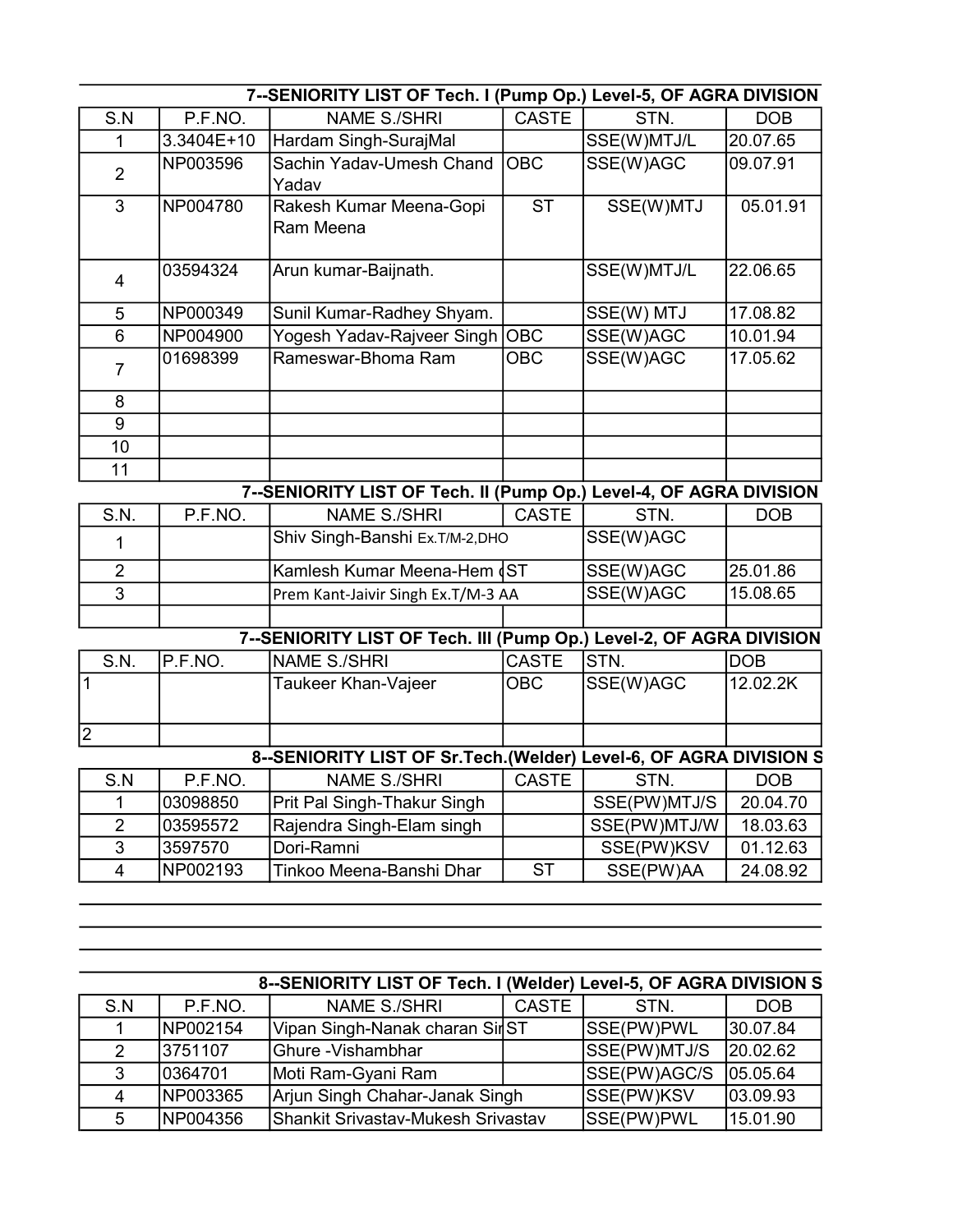| 8--SENIORITY LIST OF Tech. II (Welder) Level-4, OF AGRA DIVISION S |         |                              |              |            |            |  |
|--------------------------------------------------------------------|---------|------------------------------|--------------|------------|------------|--|
| S.N.                                                               | P.F.NO. | <b>NAME S./SHRI</b>          | <b>CASTE</b> | STN.       | <b>DOB</b> |  |
|                                                                    |         | Mohd Mubin Ali-Sharif        |              | SSE(PW)AH  | 15.09.92   |  |
|                                                                    |         |                              |              |            |            |  |
| SENIORITY LIST OF Tech. III (Welder) Level-2, OF AGRA DIVISION SS  |         |                              |              |            |            |  |
| S.N.                                                               | P.F.NO. | <b>NAME S./SHRI</b>          | <b>CASTE</b> | STN.       | <b>DOB</b> |  |
|                                                                    |         | Bhagat Singh- prathvi Singh- | UR           | SSE(PW)PWL | 12.10.94   |  |
|                                                                    |         |                              |              |            |            |  |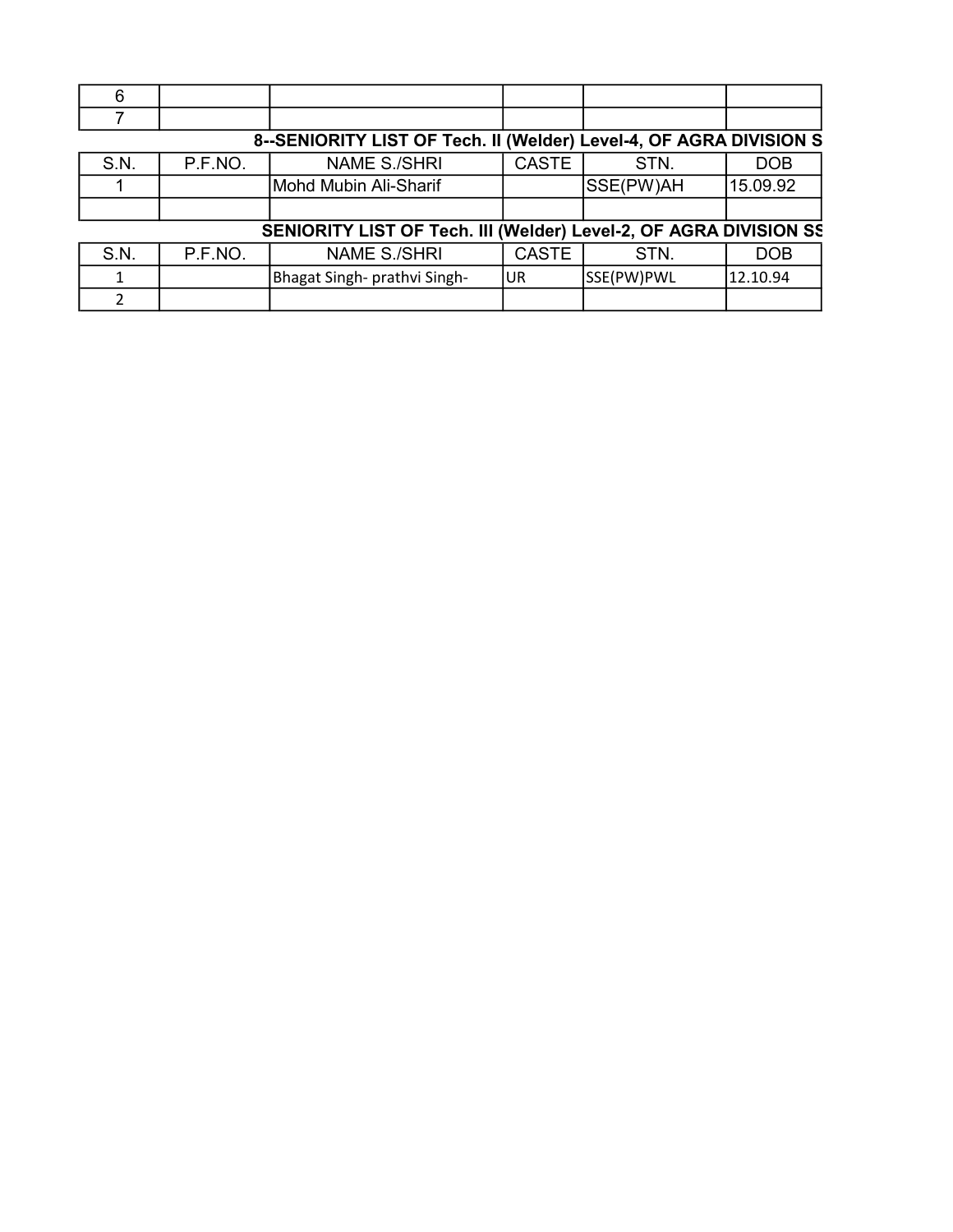#### 5S-05 as on 01-02-2022

| DOA |          | DOP      | <b>REMARKS</b> |
|-----|----------|----------|----------------|
|     | 03.02.89 | 19.10.12 |                |
|     | 21.06.85 | 05.07.21 |                |
|     | 18.07.89 | 05.07.21 |                |
|     | 19.10.89 | 05.07.21 |                |

#### S-13 as on 01-02-2022

| DOA      | DOP      | <b>REMARKS</b> |
|----------|----------|----------------|
| 30.10.92 | 25.11.21 |                |
| 01.02.85 | 25.11.21 |                |
| 27.09.12 | 25.11.21 |                |
| 26.10.13 | 25.11.21 |                |
|          |          |                |

#### SS-03,as on 01-02-2022

| DOA      | <b>DOP</b> | <b>REMARKS</b> |
|----------|------------|----------------|
| 05.07.14 | 29.12.21   |                |
| 05.07.14 | 29.12.21   |                |
| 01.09.14 | 29.12.21   |                |
|          |            |                |
|          |            |                |

### 5S-03 ,as on 01-02-2022

| <b>DOA</b> | n∩P      | <b>REMARKS</b>                                                      |
|------------|----------|---------------------------------------------------------------------|
| 01.10.21   | Training | <b>CGUnder training from</b><br>01.10.21<br><b>I</b> for three Year |
|            |          |                                                                     |
|            |          |                                                                     |

### SS-04 ,as on 01-02-2022

| <b>DOA</b> | DOP      | <b>REMARKS</b> |
|------------|----------|----------------|
| 19.07.82   | 16.11.17 |                |
|            |          |                |
|            |          |                |
|            |          |                |

### $\overline{SS-07}$ , as on 01-02-2022

| DOA      | DOP      | <b>REMARKS</b> |
|----------|----------|----------------|
| 29.06.82 | 25.11.21 |                |
| 11.01.92 | 25.11.21 |                |
| 21.06.85 | 25.11.21 |                |
| 12.04.13 | 25.11.21 |                |
| 14.06.13 | 25.11.21 |                |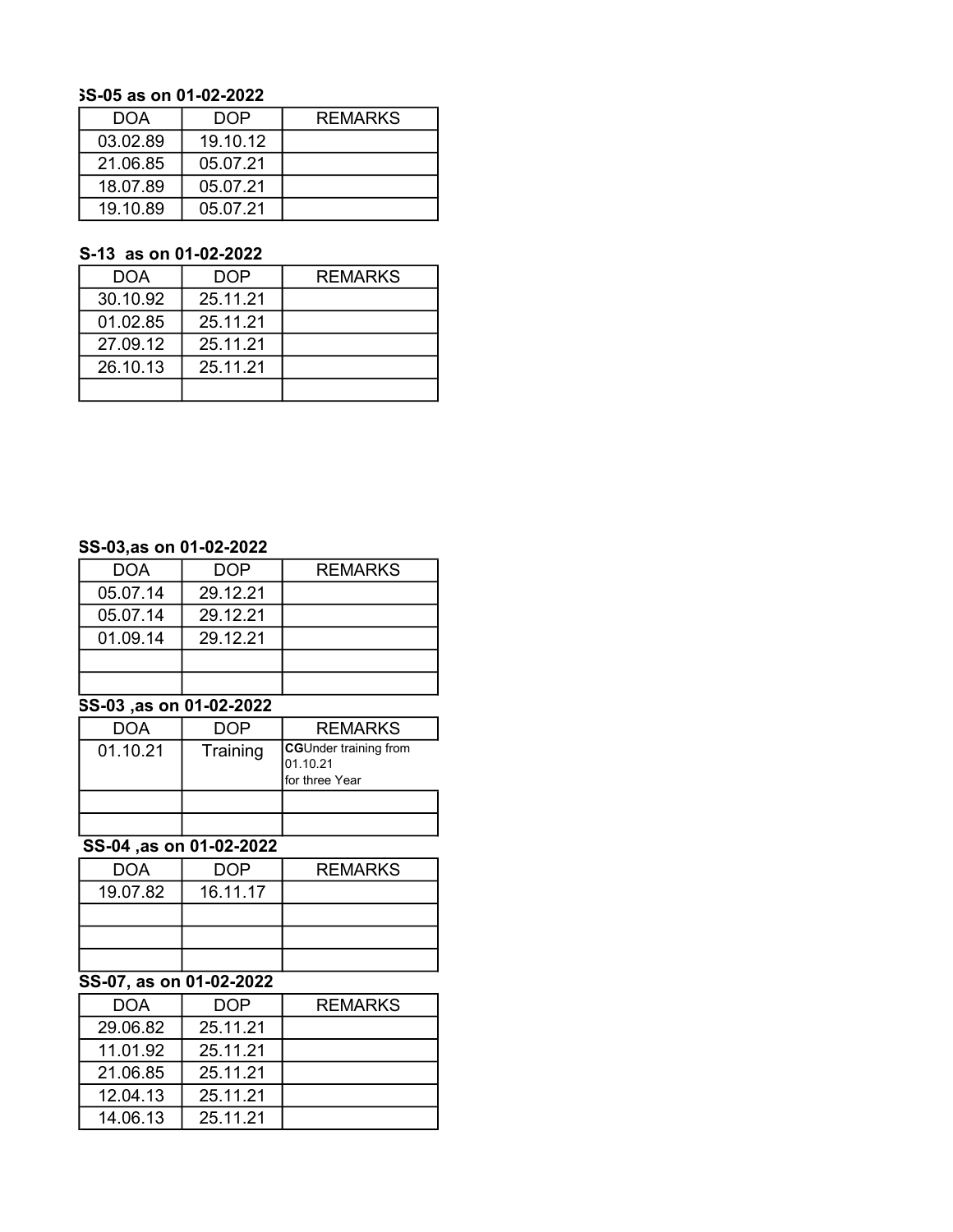| CC 04 AA AA 04 00 0000 |  |  |  |
|------------------------|--|--|--|
|                        |  |  |  |
|                        |  |  |  |
|                        |  |  |  |
|                        |  |  |  |

#### SS-01, as on 01-02-2022

|          | <b>REMARKS</b>       |
|----------|----------------------|
| 11.01.22 | <b>IMedical</b>      |
|          | Decatarised 05.01.22 |
|          |                      |
|          |                      |

### SS-02, as on 01-02-2022

| DOA      | <b>DOP</b> | <b>REMARKS</b>                                          |
|----------|------------|---------------------------------------------------------|
| 02.07.20 | 15.06.21   | <b>RRB</b>                                              |
| 07.11.08 | 10.12.21   | Arri. On own reg<br><b>IRT from WR Bhavnagar</b><br>DIV |
| 20.10.21 | Training   | CGunderTraining for 3<br>years from<br>20.10.21         |
|          |            |                                                         |

### **J** SS-04,as on 01-02-2022

| <b>DOA</b> | <b>DOP</b> | <b>REMARKS</b>                                   |
|------------|------------|--------------------------------------------------|
| 26.10.07   | 01.02.19   | <b>MEDICAL</b><br><b>DE-CATARIZE</b><br>15.12.21 |
| 24.01.86   | 27.01.20   |                                                  |
| 19.06.83   | 05.07.21   |                                                  |
|            |            |                                                  |
|            |            |                                                  |

# $\overline{\text{SS-07}, \text{as on 01-02-2022}}$

| <b>DOA</b> | <b>DOP</b> | <b>REMARKS</b> |
|------------|------------|----------------|
| 25.09.92   | 25.11.21   |                |
| 27.08.84   | 25.11.21   |                |
| 21.08.87   | 25.11.21   |                |
|            |            |                |
|            |            |                |
|            |            |                |
|            |            |                |

# <u>V SS-1, as on 01-02-2022</u>

| <b>DOA</b> | ⊣ר | <b>REMARKS</b> |
|------------|----|----------------|
|            |    |                |
|            |    |                |
|            |    |                |

### **J SS-02,as on 01-02-2022**

|--|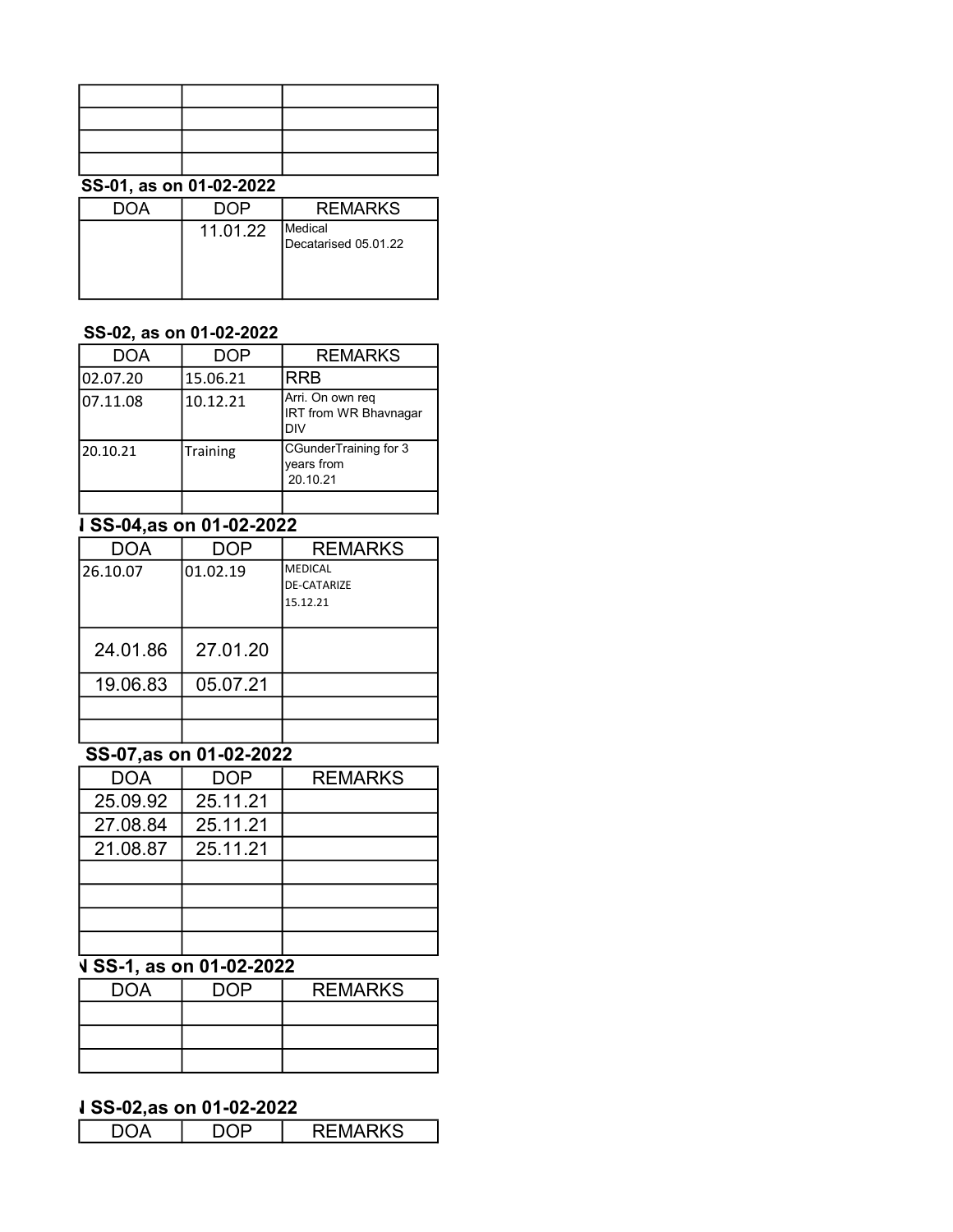| 06.01.97 | 31.12.09 | <b>MEDICAL</b>          |
|----------|----------|-------------------------|
|          |          | DE-CATARIZE on 28.12.21 |
|          |          |                         |
|          |          |                         |
|          |          |                         |
|          |          |                         |

### 5S-08, as on 01-02-2022

| <b>DOA</b> | <b>DOP</b> | <b>REMARKS</b> |
|------------|------------|----------------|
| 19.09.84   | 01.09.16   |                |
| 06.09.83   | 27.01.20   |                |
| 17.10.89   | 01.12.21   |                |
|            |            |                |
|            |            |                |
|            |            |                |
|            |            |                |
|            |            |                |

### $\overline{4\text{ SS-15}}$  as on 01-02-2022

| <b>DOA</b> | םרח      | <b>REMARKS</b> |
|------------|----------|----------------|
| 19.12.89   | 25.11.21 |                |
|            |          |                |

| <b>V SS-02 as on 01-02-2022</b><br><b>DOP</b><br><b>DOA</b><br>27.08.84<br>29.12.21<br>29.12.21<br>13.04.11<br>29.12.21<br>31.08.05 |                        |                |
|-------------------------------------------------------------------------------------------------------------------------------------|------------------------|----------------|
|                                                                                                                                     |                        |                |
|                                                                                                                                     |                        | <b>REMARKS</b> |
|                                                                                                                                     |                        |                |
|                                                                                                                                     |                        |                |
|                                                                                                                                     |                        |                |
|                                                                                                                                     |                        |                |
|                                                                                                                                     | SS-05 as on 01-02-2022 |                |

#### <u>55-05,as on 01-02-2022</u>

| זר       | ⊤ ר∩             | EMARKS |
|----------|------------------|--------|
| 21.07.05 | <u>ባ6 በ9 21 </u> |        |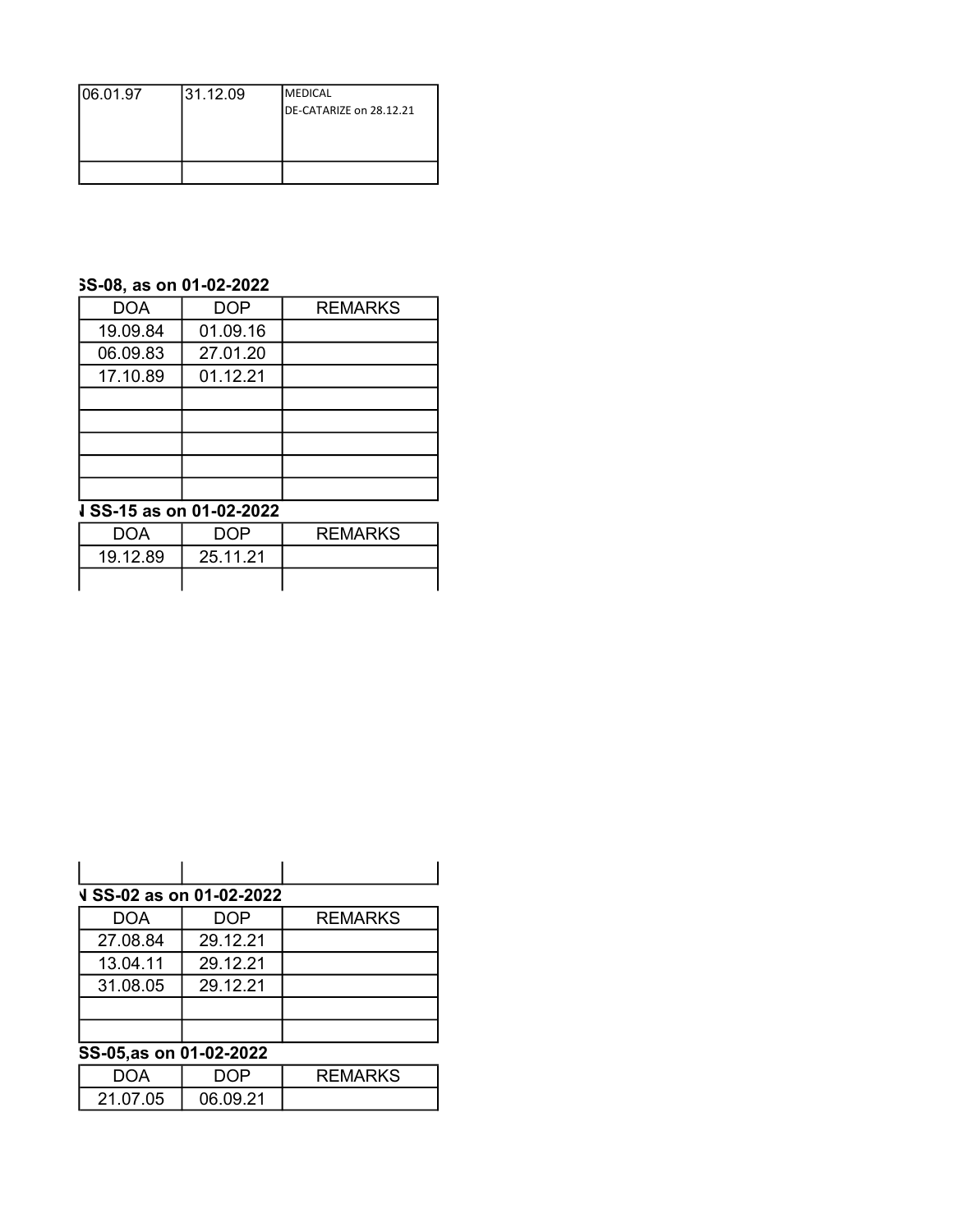| 23.05.12 | 06.09.21 |  |
|----------|----------|--|
|          |          |  |

### $-00$ , as on 01-02-2022

| <b>DOA</b> | ם∩ר      | <b>REMARKS</b> |
|------------|----------|----------------|
| 25.07.17   | 16.10.20 | CG             |
|            |          |                |

### 65-05,as on 01-02-2022

| <b>DOA</b> | <b>DOP</b> | <b>REMARKS</b> |
|------------|------------|----------------|
| 19.11.04   | 07.12.18   |                |
| 26.02.11   | 05.07.21   |                |
| 07.07.11   | 05.07.21   |                |
| 22.02.14   | 05.07.21   |                |
|            |            |                |

### SS-11 as on 01-02-2022

| DOA      | NNP      | <b>REMARKS</b> |
|----------|----------|----------------|
| 29.12.84 | 25.11.21 |                |
| 19.05.95 | 25.11.21 |                |

#### SS-02 as on 01-02-2022

| DOA | ח∩ח | <b>REMARKS</b> |
|-----|-----|----------------|
|     |     |                |
|     |     |                |

### SS-03, as on 01-02-2022

| <b>DOA</b> | <b>DOP</b>    | <b>REMARKS</b> |
|------------|---------------|----------------|
| 29.11.12   | 07.04.16      | Long Ab.       |
| 31.12.13   | 27.09.18      | Under SF-5     |
| 09.07.20   | 15.06.21      | <b>RRB</b>     |
| 26.02.18   | 14.10.21      | CG             |
| 09.07.20   | <b>TRAING</b> | Ab.from        |

### **SS-06,as on 01-02-2022**

| DOA      | <b>DOP</b> | <b>REMARKS</b> |
|----------|------------|----------------|
| 02.10.89 | 01.09.16   |                |
| 28.11.83 | 01.09.16   |                |
| 31.1.85  | 16.11.17   |                |
| 22.04.85 | 16.11.17   |                |
| 02.11.87 | 05.07.21   |                |
|          |            |                |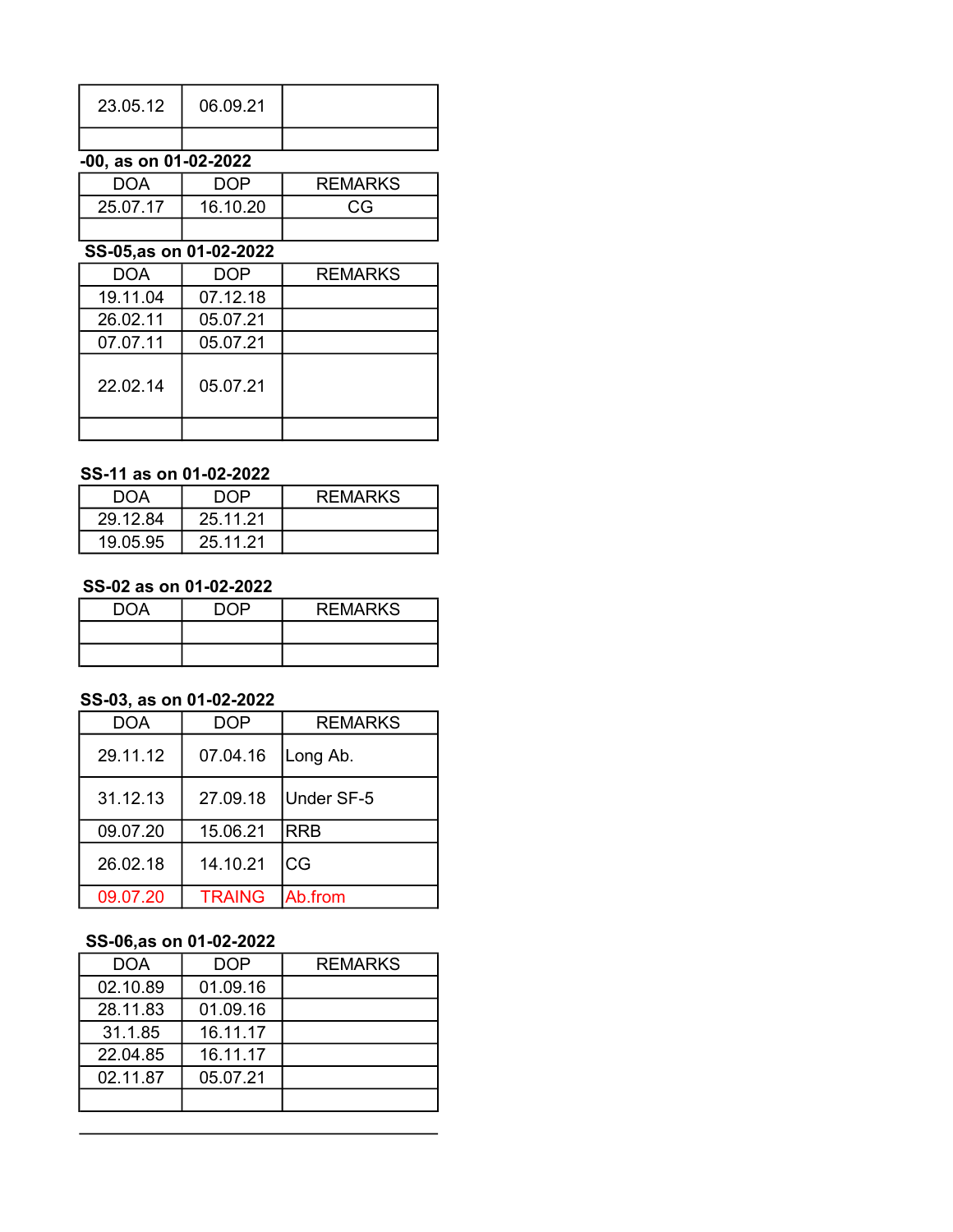# 55-02, as on 01-02-2022

| <b>DOA</b> | DOP        | <b>REMARKS</b> |
|------------|------------|----------------|
|            | Not turnup | IMed. Dect.    |
|            |            | 10.05.21       |
| 30.05.12   | l29.12.21  |                |
| 18.04.89   | 29.12.21   |                |
|            |            |                |

# $\frac{1}{\$S-03, as on 01-02-2022}$

| IDOA      |          | <b>IREMARKS</b>                       |
|-----------|----------|---------------------------------------|
| 126.02.19 | Training | <b>ICG</b> under<br>Training.24.02.19 |
|           |          |                                       |

# $\overline{SS-04}$ , as on 01-02-2022

| DOA      | DOP      | <b>REMARKS</b> |
|----------|----------|----------------|
| 20.04.98 | 01.11.13 |                |
| 08.02.86 | 01.09.16 |                |
| 20.04.85 | 05.07.21 |                |
| 05.04.11 | 05.07.21 |                |

### S-07 as on 01-02-2022

| <b>DOA</b> | <b>DOP</b> | <b>REMARKS</b> |
|------------|------------|----------------|
| 07.03.11   | 25.11.21   |                |
| 01.09.87   | 25.11.21   |                |
| 102.06.86  | 29.11.21   |                |
| 11.08.12   | 25.11.21   |                |
| 06.11.12   | 25.11.21   |                |